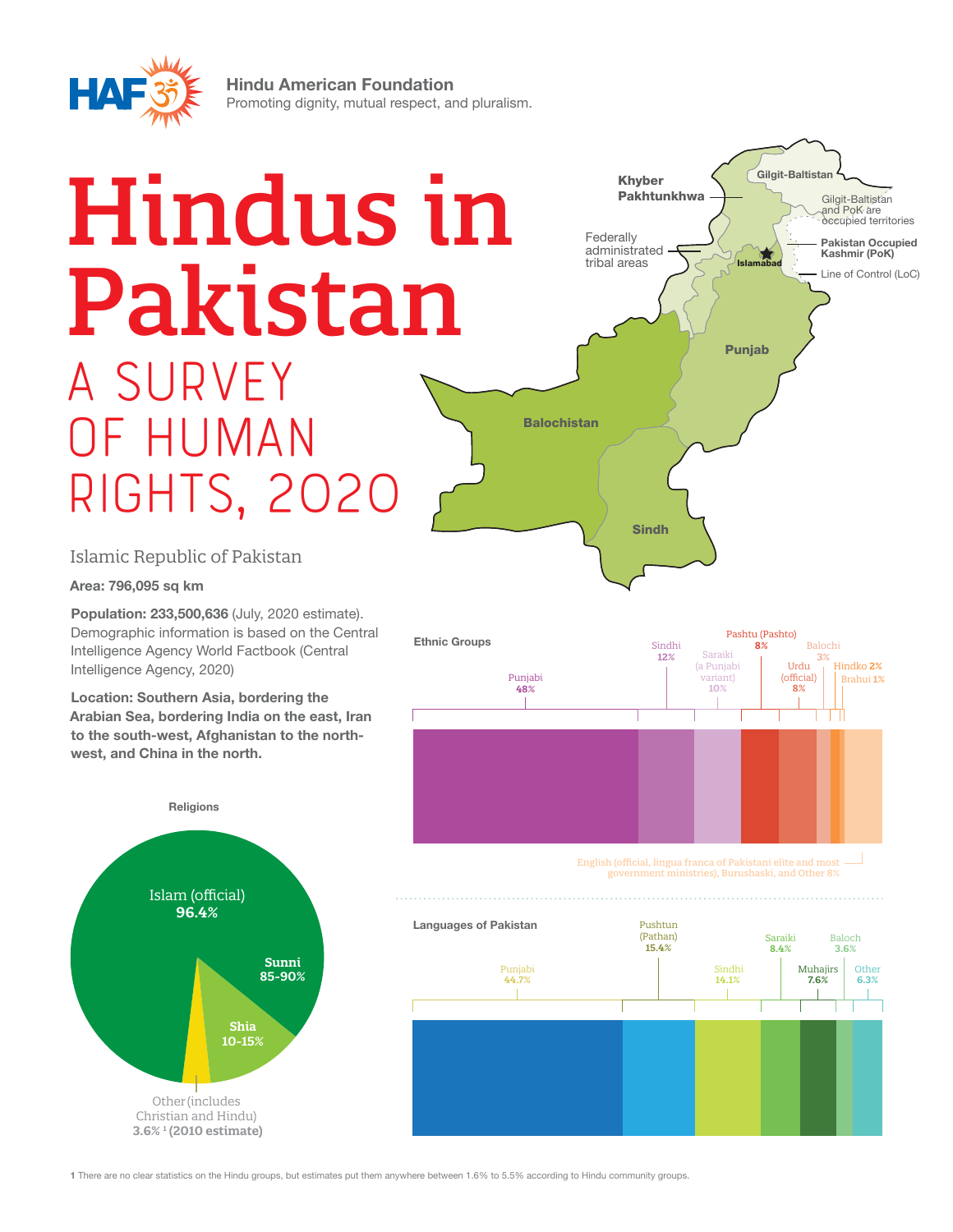*Human rights and religious freedom conditions continued to deteriorate at an unprecedented rate in the Islamic Republic of Pakistan during 2019 - 2020. Pakistan's widespread violation of human rights and its tolerance of human rights violations by non-state actors demonstrate a blatant disregard for its obligations under international human rights norms.*

*As a result, Pakistan remained on the U.S. State Department's list of Countries of Particular Concern under the International Religious Freedom Act of 1998, for its "systematic, ongoing, [and] egregious violations of religious freedom" against its religious minorities including Hindus, Sikhs, Christians, Ahmadiyya Muslims, and Shia Muslims (U.S. Department of State, 2018; Pompeo, 2019).*

The blasphemy laws, restrictions on the Ahmadiyya Muslim faith, and forced conversions of Hindu and Christian girls particularly plagued religious minorities. According to Human Rights Watch's 2019 Country Report on Pakistan, an estimated 1,000 Christian and Hindu women are abducted and forcibly converted to Islam every year, and the government does little to stop such incidents (Human Rights Watch, 2019). Often, after being abducted, these girls are forcibly married to unknown men, raped, sold off, or forced into prostitution.

Moreover, the constitutional preference for Islam and religious identification laws institutionalized the discrimination and second-class status of minorities. Legislation requiring Compulsory courses on the Quran at all public universities in Punjab province was passed in 2020 and secondary school textbooks continued to include inflammatory content on religious minorities.

Hindus and other minorities remain enslaved by the bonded labor system, and are subjected to attacks on religious sites and the illegal occupation of temples, and other acts of intolerance at the hands of non-state actors with complicit or implicit support of government officials.

In order to escape these rampant religious freedom violations, Hindus, Sikhs, Christians, and Ahmaddiya Muslims have increasingly fled the country in the last several years. The annual influx of religious refugees from Pakistan, along with those from Afghanistan and Bangladesh, into India led to the passage of India's Citizenship Amendment Act in 2019 to provide them with fast track citizenship.

Large-scale sectarian violence also continued as militant groups operated freely and targeted minorities, as well as minority Muslims sects with impunity. In September 2020, Sunni Islamists and militant groups with links to the government and military led mass anti-Shia Muslim demonstrations of up to 30,000 people, accusing Shias of being heretics (Shahid, 2020).

The Pakistani military establishment has long utilized many terrorist/militant groups and Islamists to both pursue its domestic political priorities as well as foment violence in India and Afghanistan. This led to a number of

cross-border attacks in the Indian Union Territory of Jammu and Kashmir by Pakistani sponsored terrorist groups, including the February 2019 attack by Jaish-e-Mohammed (JeM) in Pulwama that killed over 40 Indian security personnel (McDermott, 2019).

Subsequent to the Pulwama attack, Pakistan attempted to protect JeM leader, Maulana Azhar, from censure at the United Nations and carried out an international propaganda campaign on Kashmir. Government officials, such as Prime Minister Imran Khan, further exacerbated tensions with India by unilaterally threatening nuclear war after India fully and democratically integrated Jammu and Kashmir into the Indian Union through the abrogation of Article 370 of the Constitution (ANI, 2019).

Finally, the Pakistani military and government's suppression of the civil and human rights of ethnic minorities continued unabated.

# **History/ Background**

The modern Pakistani state was created by partitioning India in 1947, after the British granted independence from colonial rule. The mass violence caused by the Muslim League's demands for a separate homeland for South Asian Muslims forced millions of Hindus and Sikhs to flee the West and East Pakistan (present day Bangladesh) for the safety of India. Consequently, the number of Hindus declined from 15% in West Pakistan at the time of Partition to approximately 2% in 1951. The last time Pakistan conducted a Census, in 1998, Hindus made up 1.6% of the population (Pakistan Bureau of Statistics). The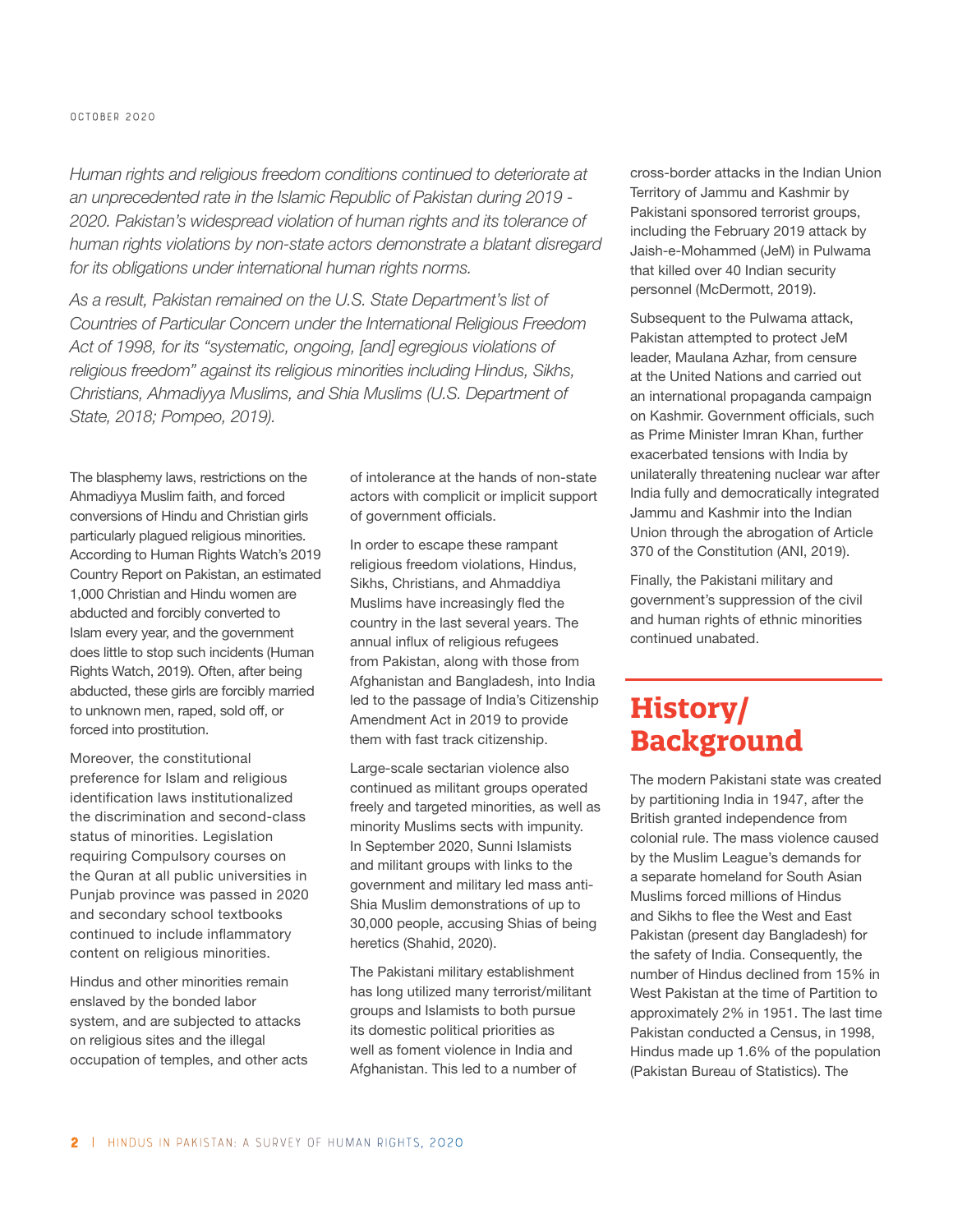province of Sindh has the highest percentage of Hindus, 6.51% of the total population (Pakistan Bureau of Statistics). However, according to data from the 2017 Census that was made unofficially available to a lawmaker, the Hindu population may have decreased by 0.19% from 1998 (Goyal, 2020).

There has been an even greater decline in major cities with historically large Hindu populations. In Lahore, for instance, the Hindu/Sikh community comprised approximately 40% in 1941 and today, makes up less than 1%, with only two functioning Hindu temples remaining (Ahmad et al., 2020). Similarly, in the city of Karachi, the Hindu population decreased from 51% in 1947 to only 2% in 1951, while the Muslim population in the city went from 42% to 96% during that same period (Hasan et al., 1999). Notwithstanding its recent decline, Hindu civilization and culture flourished in Pakistan for thousands of years.

In contrast, although many Muslims left India for Pakistan at the time of partition, the percentage of Muslims continued to increase in independent India. According to India's 1951 census, Muslims accounted for 9.8% of the population. According to the 2011 Census, Muslims constituted 14.23% of the population, and are projected to increase their share of the total population to 18% by 2050 (Indian Census, 2011; Majumdar, 2018).

Pakistan's path to becoming an Islamic Republic began before the promulgation of its post-independence constitution, with the Objectives Resolution in 1949, under the influence of unelected Islamic extremists (Younus, 2014). The Pakistani constitution adopted in 1956 declared Pakistan an Islamic Republic. Although

anti-Ahmadiyya riots occurred from the 1950s until the 1970s, and an anti-Hindu riot in 1964 led to the migration of thousands of Hindus to India, Pakistan's turn toward Islamization hardened during the military dictatorship of Mohammad Ziaul Haq in the 1980s (Baabar & Mir, 2006).

Despite rampant human rights violations and war crimes (during Bangladesh's 1971 War of Independence) committed by numerous Pakistani regimes, historically, Pakistan's actions have largely been tolerated by the international community due to the country's strategic location and perceived importance in the region.

# **Status of Human Rights 2019-2020**

### Religious Freedom

Discriminatory laws and constitutional injunctions in Pakistan have reduced religious minorities to second-class citizens, leading to gross human rights violations by both the state and nonstate actors.

Although the Constitution purportedly guarantees religious freedom to its citizens under Articles 20-22, (National Assembly of Pakistan, 2012) minorities have been unable to freely practice their faith without fear of attacks or persecution. For example, Article 20 which states, "Every citizen shall have the right to profess, practice and propagate his religion; and every religious denomination and every sect thereof shall have the right to establish, maintain and manage its religious institutions," has proven meaningless (National Assembly of Pakistan, 2012).

Furthermore, many of the rights theoretically provided for in the Constitution are subordinated to government regulations and constitutional injunctions shaped by Islamic law first introduced in 1977, thereby denying equal protection and religious freedom to non-Muslims.

Specific laws protecting the equal rights of Pakistani citizens are similarly absent from the legal system, including laws protecting underage minority girls from forced conversions and marriages.

And although a law officially recognizing Hindu marriages, the Hindu Marriage Act, was finally passed in 2017, (PTI, 2017) it has yet to be implemented.

#### Discriminatory Provisions in the Legal System

Islam has been institutionalized in the Constitution and pervades all aspects of the legal system. Article 2 of the Constitution proclaims that Islam is "the State religion of Pakistan" and recognizes the Koran and Sunnah as the highest sources of law, not to be contradicted by secular laws, while Article 31 protects and promotes the Islamic way of life and moral standards, among many other provisions (National Assembly of Pakistan, 2012). In July 2020, the Punjab Provincial Assembly went even further by passing the Protection of Islam Foundation Bill, which made Sunni Islam as the only viable form of Islam for Pakistanis (Shahid, 2020).

Additionally, Article 203A - J establishes the power and jurisdiction of the Federal Shariat Courts, while Articles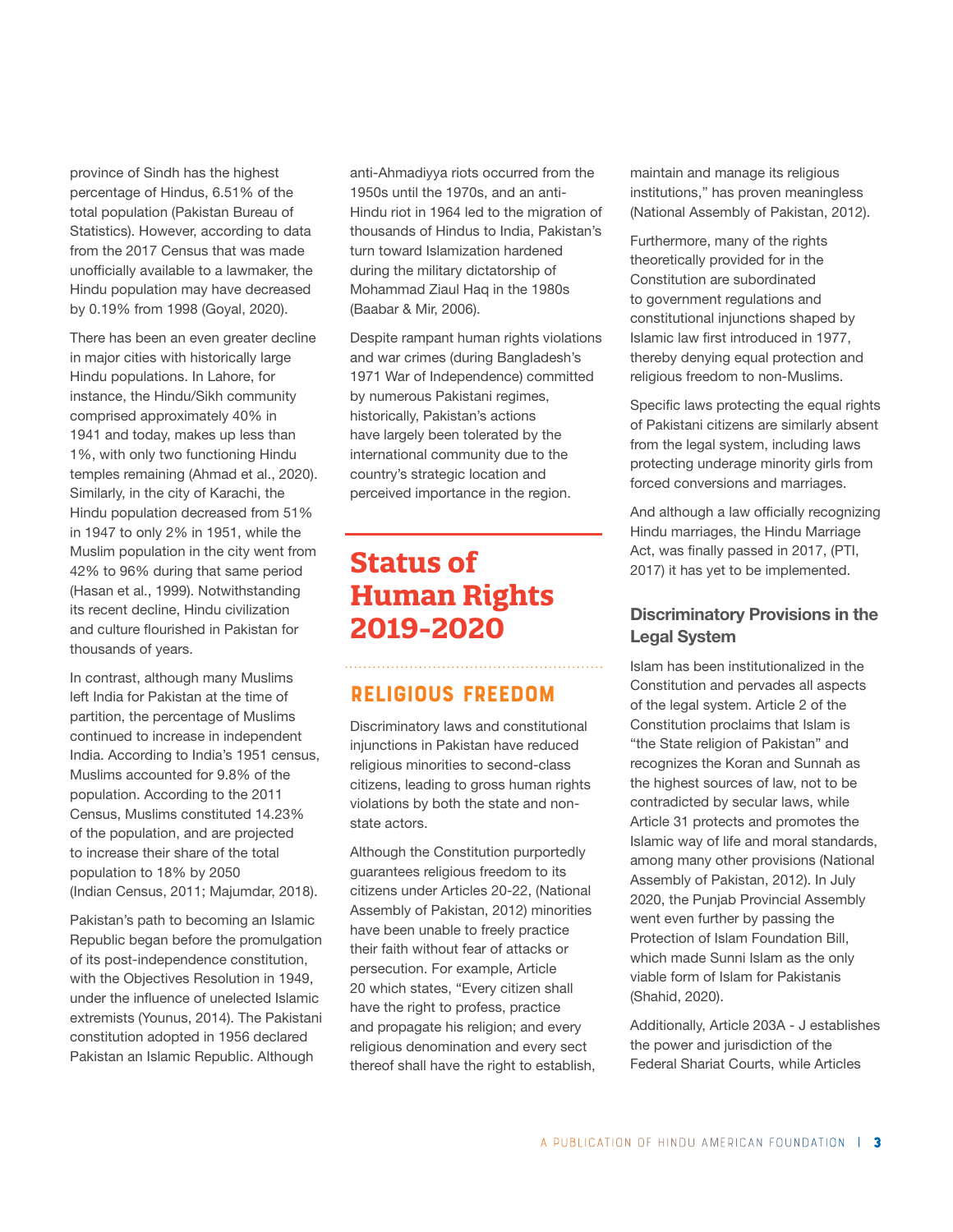227 - 231 provide that all laws must be in conformity with Islamic injunctions and create an Islamic Council to advise Parliament and Provincial Assemblies on whether laws contradict Islamic injunctions (National Assembly of Pakistan, 2012). The Islamicization of laws has also affected women's rights in Pakistan across religions by increasing the bar against rape, punishments for adultery, and reducing the relative weight of women as witnesses (Human Rights Watch, 1999).

The Pakistani Constitution lays out explicit restrictions on non-Muslims, such as Article 41(2), which provides that an individual must be Muslim in order to hold the office of President of Pakistan (National Assembly of Pakistan, 2012). Similarly, it requires that high office holders must take the oath of office by invoking an Islamic prayer, regardless of whether they are Muslim. The oath starts with, "In the name of Allah, the most Beneficent, the most Merciful," and ends with "May Allah Almighty help and guide me, (A'meen)" (National Assembly of Pakistan, 2012).

Furthermore, freedom of religion is severely limited and "subject to law, public order and morality" (National Assembly of Pakistan, 2012). Consequently, actions or speech deemed derogatory to Islam or the Prophet Mohammed are not protected. Moreover, the Constitution requires that laws be consistent with Islam and imposes elements of Koranic law on both Muslims and non-Muslims alike (National Assembly of Pakistan, 2012).

And freedom of speech under Article 19 of the Constitution is "subject to any reasonable restrictions imposed by law in the interest of the glory of Islam

or the integrity, security or defense of Pakistan" (National Assembly of Pakistan, 2012). This constitutional clause provides in part the justification for criminalizing blasphemy under the penal code.

#### The Blasphemy Laws

The blasphemy laws codified by Pakistan's Penal Code (Sections 295B and C, and 298A-C), impose severe punishments for perceived insults to the Prophet Mohammed or desecration of the Koran, and prohibit Ahmadiyyas from using Islamic terminology and symbols and from "preaching their faith or pos[ing] as Muslims" (Pakistan Penal Code). Punishments range from imprisonment for three years and a fine to life imprisonment and the death penalty (Pakistan Penal Code).

The blasphemy laws, which enjoy widespread support in Pakistan, have had a disproportionate impact on religious minorities (BBC, May 8, 2019). Over 1,500 people have been charged and imprisoned under the blasphemy laws since 1987 (BBC, May 8, 2019). In August 2020, there were a string of 42 blasphemy cases targeting the Shia Muslim community, including a three year old child (Shahid, 2020).

According to the U.S. Department of State, in 2019 "at least 84 individuals were imprisoned on blasphemy charges, at least 29 of whom had received death sentences..." (U.S. Department of State, 2019). For instance, Shagufta Kausar, a Christian woman is on death row for allegedly sending out so-called blasphemous text messages (Aqeel, 2019). On a rare positive note, in response to international pressure, on January 29, 2019, the Supreme Court upheld its

decision overturning the conviction of Asia Bibi, a Christian woman who was on death row for alleged blasphemy. Bibi, however, was forced to leave Pakistan on May 7, 2019, after death threats made it unsafe for her to remain (Sherwood, 2019).

Pakistan's blasphemy laws have emboldened Muslim extremists and the mere allegation of blasphemy is used as a pretext to attack and kill minorities (Ahmad, 2014). On September 16, 2019, for instance, a mob in the town of Ghotki, in the province of Sindh, attacked three Hindu temples, shops, and a school after a Muslim pupil accused the Hindu principal of making blasphemous comments about Prophet Mohammad. The Principal was taken into protective custody by the local police (BBC, September 18, 2019; Shahid, 2019).

On May 30, 2019, a Hindu veterinarian was accused of blasphemy against Islam after a cleric accused him of delivering medicine wrapped in verses of Quran. Riots broke out in the veterinarian's neighborhood, shops owned by Hindus were burnt by the protestors, and the accused was taken into judicial custody (Masood, 2019).

#### Kidnapping and Forced **Conversions**

Abductions and forced conversions continue to haunt minority communities in Pakistan, and have particularly targeted young Hindu and Christian girls. Often, after being abducted, these girls are forcibly married to random men, raped, sold into human trafficking rings, or forced into prostitution. Several Islamic seminaries in Sindh incite their Muslim students to convert Hindu girls, telling them that it is the equivalent of Haj-e-Akbari, or the greatest religious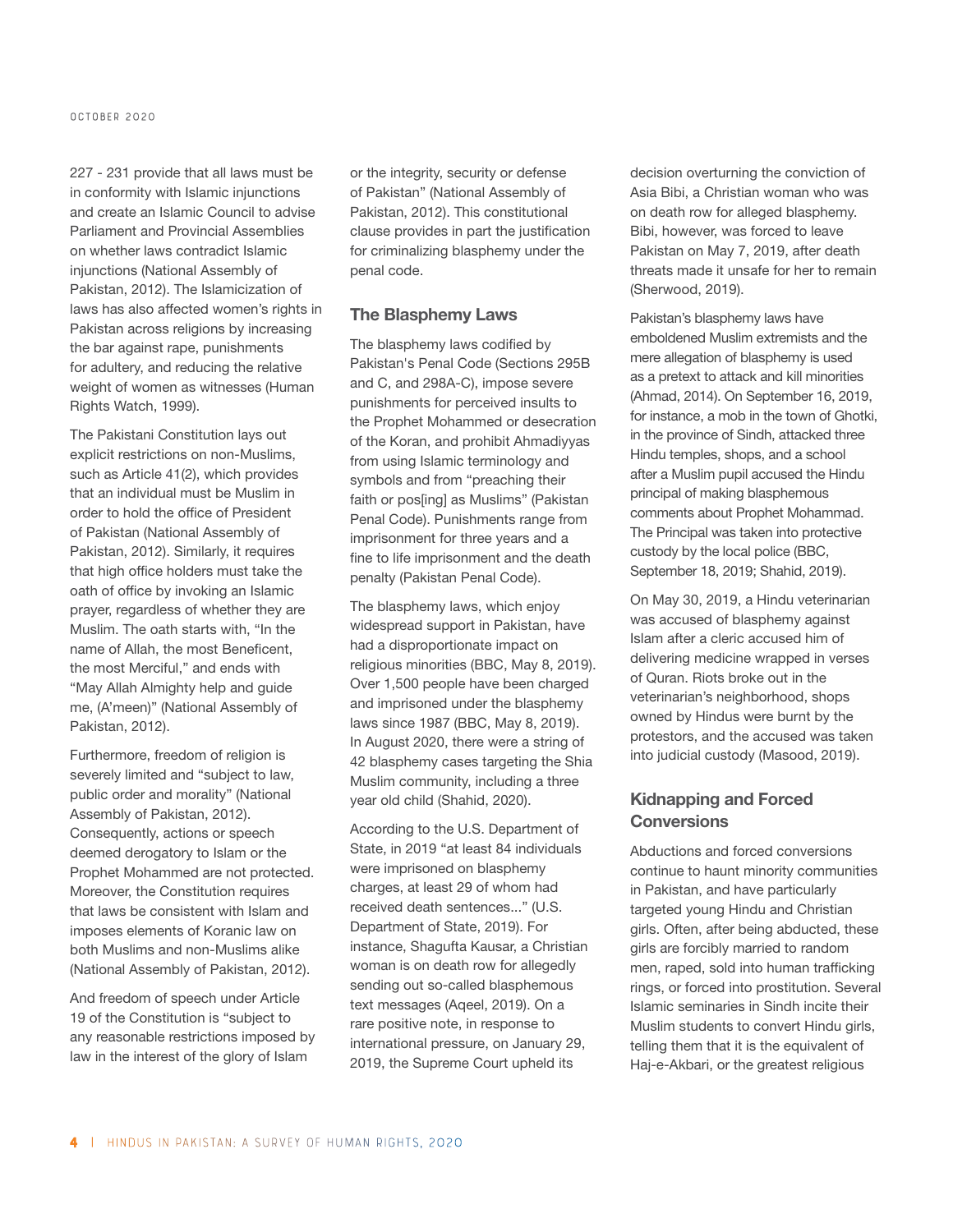duty for Muslims. These seminaries hold the kidnapped Hindu girls against their will, convert them to Islam, and subsequently force them to marry Muslim men, often twice their age. Threatened into silence and fearful for the safety of their families, the girls are then taken to a local court by their abductors, where a judge usually sanctions the legality of the marriage and conversion (The Express Tribune, 2012) (Rodriguez, 2012).

the police, and the judiciary have often perpetuated the problem. The following are just a few high profile examples that are intended to demonstrate the extent of the problem and the role of Islamic extremists.

On January 27, 2020, a 24 year old Hindu woman, Bharti Bai, was kidnapped from her wedding ceremony—at Hala town in Matiari district in Sindh—by unknown assailants with the involvement of local

*These seminaries hold the kidnapped Hindu girls against their will, convert them to Islam, and subsequently force them to marry Muslim men, often twice their age. Threatened into silence and fearful for the safety of their families, the girls are then taken to a local court by their abductors, where a judge usually sanctions the legality of the marriage and conversion.*

Human rights groups such as the Human Rights Commission of Pakistan (HRCP) have estimated that more than 1,000 Hindu and Christian young girls across the country are stolen from their families and forced to convert to Islam annually (Inayat, 2019). And between January 2004 and May 2018, there were 7,430 reported cases of abductions of Hindu girls in Sindh province, while the actual number of cases are estimated to be much higher (Sindhi Foundation, 2020).

In July 2019, several hundred Hindus from Kohistan, Sindh, held a demonstration against the surge in kidnappings and conversions, alleging that 50 non-Muslim girls had been kidnapped in the previous four months (Dawn, 2019). These and other protests, however, have fallen on deaf ears, as government officials, police (The Week, 2020). According to reports, Bharti Bai was then forcefully converted to Islam and married to a Muslim man named Shah Rukh Gul, who had led the kidnapping. The certificate of conversion produced by the Jamiat-ul-Uloom (Islamic seminary), which was circulated widely over the internet, however, dates the conversion to December 1, 2019. This enabled Shah Rukh Gul to claim that Bharti Bai was already his wife, and it was her parents who were forcibly marrying her to a Hindu man (Ameer, 2020). The outcome of the case was unclear at the time of the writing of this report.

On January 15, 2020, a 15-year-old student, Mehak Kumari, was kidnapped and married to a Muslim man, Ali Raza Solangi, in Jacobabad district, Sindh. The victim and her abductor were

presented at a court, and Mehak Kumari was sent to a women's police protection center, while the court directed a local medical college to ascertain the victim's age (PTI, 2020). The court later nullified the marriage on grounds of Mehak Kumari being underage, and thus unfit for marriage under Sections 3 and 4 of the Sindh Child Marriage Restraint Act (Press Trust of India, 2020).

It is important to note, however, that although the court nullified the marriage, it did so on technical grounds that ignored the religious aspects of the kidnapping and forcible conversion. And despite the decision, Mehak was sent to a shelter home, rather than back to her parents. She also received death threats from some religious clerics after she rescinded her prior statement saying she willingly accepted Islam (Tandon, 2020).

And in March 2019, two sisters Reena and Raveena, ages 13 and 15 respectively, were kidnapped from their home in Ghotki, Sindh, converted to Islam, and married to two Muslim men. The girls were then taken to Punjab province, where they were married to two Muslim men at the headquarters of a religious political party, Sunni Tehreek. After initially disregarding the girls' family's complaints, the police registered a formal case and arrested twelve people. The Islamabad High Court, however, eventually ruled against the family and found that the girls were above the legal mariagable age of 16 and that the girls converted to Islam out of their own free will (U.S. Department of State, 2019).

There were also several incidents involving other non-Muslim girls during the reporting period. On August 2019, a Sikh girl, Jagjit Kaur, was abducted by a Muslim man, Mohammad Hassan, who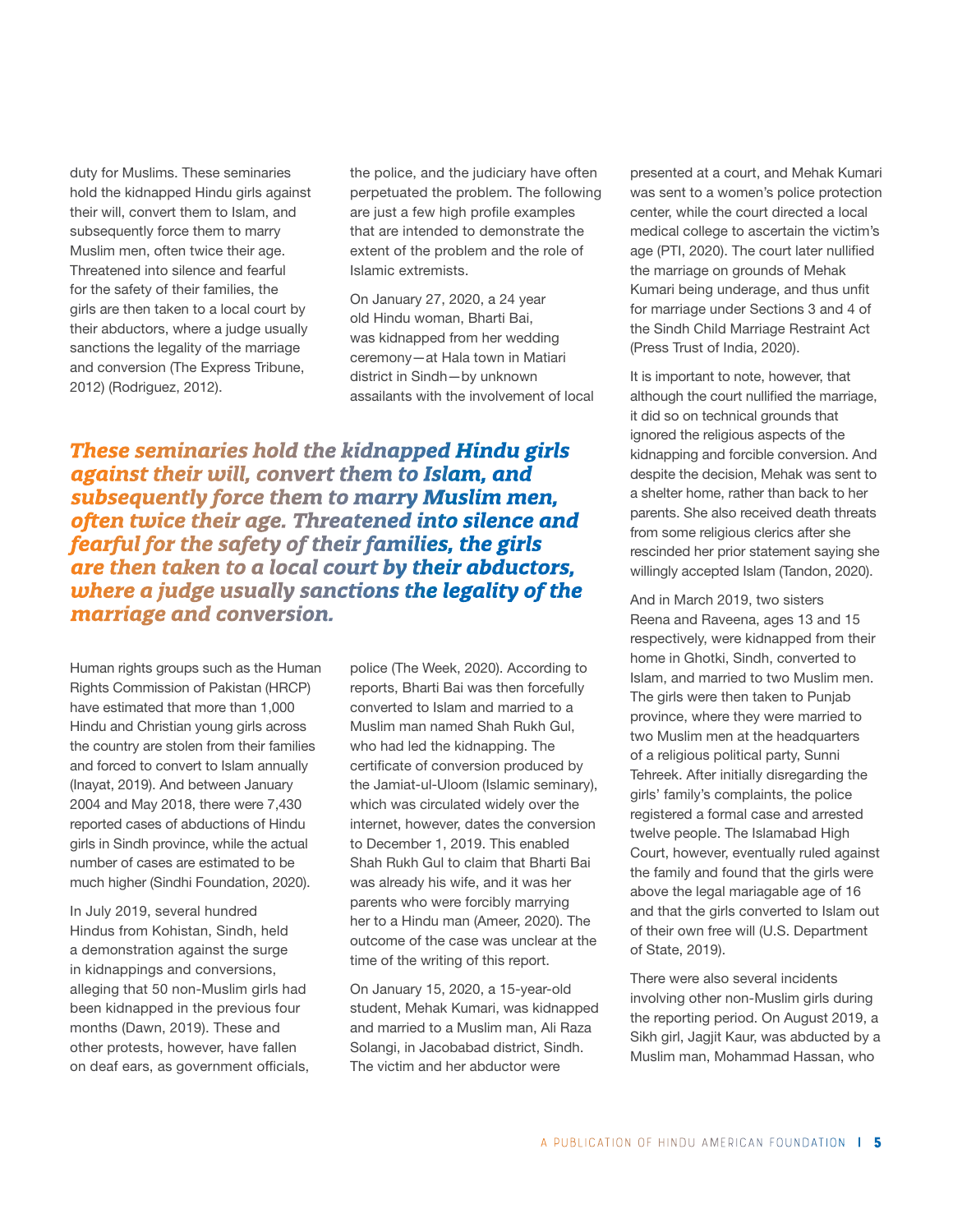#### **October 2020**

was a member of the fundamentalist Jamaat-ud-Dawa organization (Chaudhury, 2019). After the victim's brother lodged a complaint with the police, an Islamic mob attacked and vandalized the local Sikh holy site, the Gurdwara Nankana Sahib, in January 2020 (Rana, 2020; Times of India, 2020). There have also been a number of Christian girls abducted and forcibly converted to Islam, including Myra Shehbaz in April 2020 and Huma Younus in October 2019(Ochab, 2020). Other cases include that of four Christian girls, between 13 and 16 years of age, who were kidnapped together and gangraped by Muslim men, and an 11-year-old Christian girl who was kidnapped and gangraped for three days (Ochab, 2020).

## Islamic Extremism and Sectarian Violence

. . . . . . . . . . . . . . . . .

The Pakistani military establishment has long utilized terrorist/militant groups to pursue its foreign policy interests in India and Afghanistan, as well as in support of its domestic priorities. Pakistan's military-intelligence establishment has engaged in a proxy war in India's state of Jammu and Kashmir since the late 1980s by supporting terrorist groups there. In addition, it has supported Khalistan militants seeking to create an independent Sikh nation in the Indian state of Punjab. Moreover, there are a number of groups operating freely throughout the country, who promote Islamic rule, violent jihad (holy war), and hatred towards non-Muslims.

The following are a few of the extremist groups based in or with a large presence in Pakistan (Zavadski, 2014; SATP, 2017)<sup>2</sup>:

- ❱ Lashkar-e-Jhangvi (LeJ) Sunni sectarian group that frequently attacks Shias;
- **I** Lashkar-e-Taiba (LeT) State Department designated FTO and anti-India group operating in Kashmir;
- **I** Lashkar-e-Omar a loose coalition of several militant groups;
- ❱ Tehreek-e-Nafaz-e-Shariat-e-Mohammadi – militant group seeking to enforce sharia law;
- **Muslim United Army an umbrella** organization consisting of several extremist groups;
- ❱ Hizb-ul-Mujahideen State Department designated FTO and anti-India group operating in Kashmir;
- **Jaish-e-Mohammed State** Department designated FTO and anti-India group operating in Kashmir;
- **I** Afghan Taliban groups (ex: Quetta Shura and the Haqqani Network);
- **Tehreek-e-Taliban (Pakistani** Taliban) – launched attacks on the Pakistani state;
- Al Qaeda maintains several bases in Pakistan and functions with the tacit support and assistance of the Pakistani military establishment;
- **ISIS** significantly expanding in Pakistan and recruiting Pakistani Taliban members;
- **I** Jundallah and Tehreek-e-Khilafat – militant groups allied to ISIS/ Islamic State.

Many of these groups have launched large-scale terror attacks in Pakistan on religious minorities and Muslims who

do not ascribe to their extremist views. In 2019, the Islamic State claimed responsibility for a bomb attack in an open air market targeting Shia Muslims from the Hazara community in Quetta, killing 24 innocent people and injuring dozens, as well as for an attack on a major Sufi shrine in Lahore, killing at least ten people (BBC, September 18, 2019; Bukhari, 2019).

Islamists have also increasingly created an intolerant and repressive atmosphere, and exerted extensive influence over government officials and policies. Furthermore, Islamist groups have imposed Islamic law in areas under their control, particularly in Khyber Pakhtunkhwa and the tribal areas. Militants in the tribal areas, including Khyber Agency, have forced Hindus and Sikhs to pay a punitive tax known as jizya (a tax historically imposed on non-Muslims living under Islamic rule) in return for their protection.

Social, Educational,

## and Institutional Discrimination

Hindus, along with other religious and ethnic minorities, face systemic economic, political, and educational discrimination in Pakistan. Even in the midst of the coronavirus pandemic, Hindu and Christian laborers in the Lyari area of Karachi were denied emergency food aid by the Saylani Trust Fund, a local charity coordinating its activities with the Sindh provincial government. According to several Hindu laborers, Saylani Trust workers outrightly denied the distribution of rations to Hindus, as they claimed that rations were specifically for Muslims (ANI, 2020,). Though they eventually

2 A full list can be found at South Asia Terrorism Portal: https://satp.org/terrorist-groups/pakistan.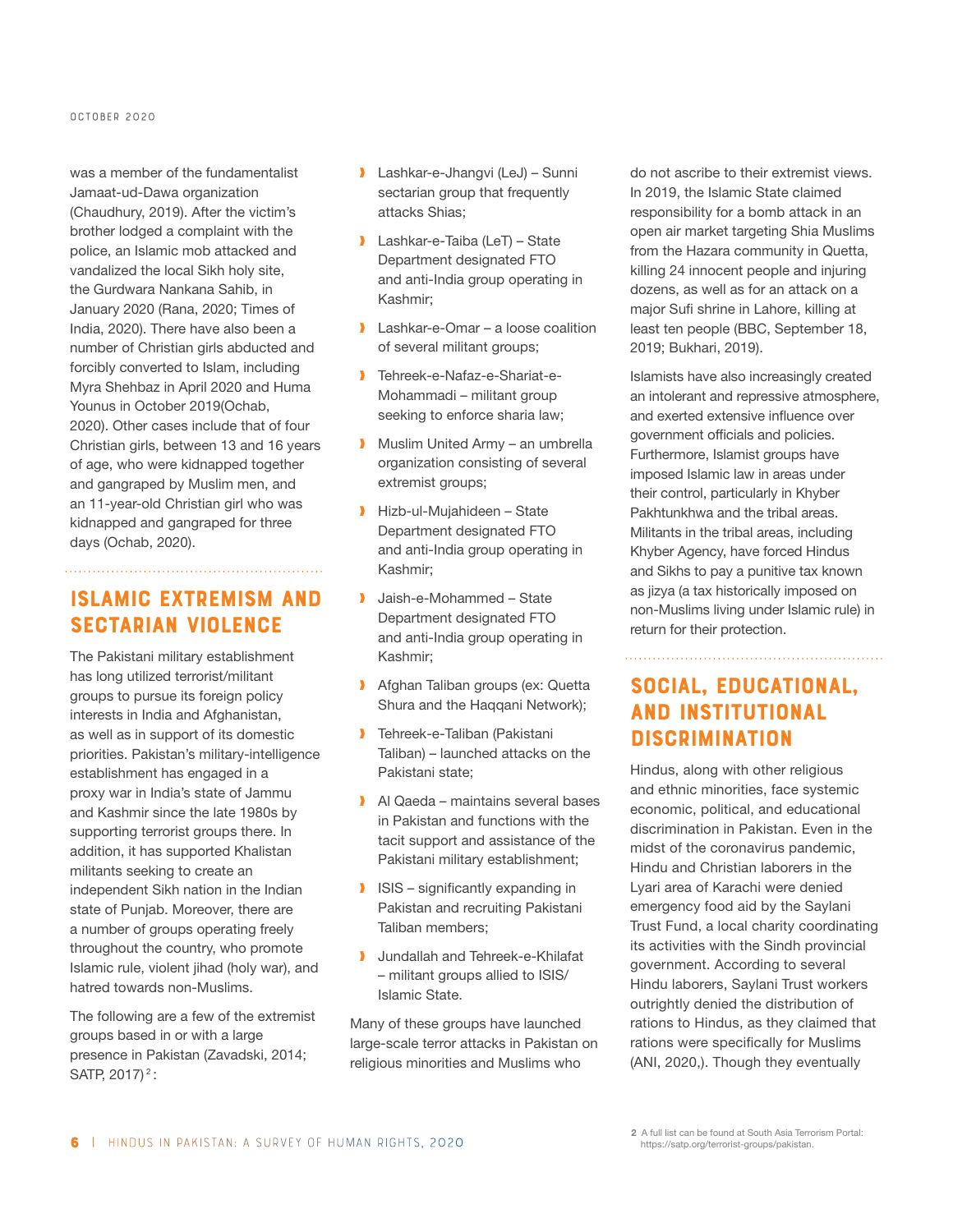received some rations, the assistance was not nearly enough.

The Human Rights Commission of Pakistan estimates that there are between three and eight million bonded laborers who have been enslaved by the debt-bondage system in Pakistan (The Express Tribune, 2012). The system is characterized by patterns of abuse, detention, and exploitation, and enslaves mostly poor Hindus in Sindh and Christians in Punjab. Federal laws and provincial legislation have been ineffective in addressing the issue, while local police and government authorities have perpetuated the problem by refusing to register complaints against abusive landowners (Kalra, 2013, 5-6).

Furthermore, the education system continues to teach hatred towards religious minorities and promote violent jihad. A 2016 study conducted by the Pakistan-based NGO Peace and Education Foundation (PEF), "Teaching Intolerance in Pakistan: Religious Bias in Public School Textbooks", notes that religious minorities are consistently described as "untrustworthy, religiously inferior, and ideologically scheming" across textbooks. A seventh grade textbook in Sindh province, for instance, claims that Hindus planned to "enslave Muslims," while an eighth grade textbook in Khyber Pakhtunkhwa encourages students to "financially help in preparation of Jihad" if they cannot participate in Jihad themselves (Andrei, 2016).

Recently, the National Assembly of Pakistan approved the Compulsory Teaching of the Holy Quran Bill on April 19, 2017. The bill made Quranic education compulsory from Grade 1 through 12 in all federal educational institutions in Pakistan (Bilal, 2017).

It was passed by the Senate and made into law on August 31, 2017. On June 15, 2020, compulsory courses in the Quran were also introduced at the university-level in the Punjab, making it a prerequisite for graduation. The provincial government took this measure allegedly under pressure from an Islamic student organization, Islami-Jamiat Talaba, affiliated to the fundamentalist Jamaat-e-Islami party (Ahmed, 2020).

Beyond the public school system, there has been a proliferation of Islamic schools, Madrasas, that further perpetuate hatred towards minorities. Although exact figures are unavailable, there are between 13,000 to 20,000 madrasas—most teaching the fundamentalist Deobandi approach to Islam—that provide basic schooling, religious education, as well as boarding and lodging to approximately 1 million boys from lower income families (Reuters, 2007).

Finally, remedial measures to purportedly increase the political representation of religious minorities through reserving 10 seats in the national parliament—have been ineffective. This is due in part to the President's ability to disband the legislature at his discretion, which may preemptively curtail demands for major constitutional changes (The Institute on Religion & Public Policy, 2013). Moreover, political parties, including Islamic fundamentalist ones, select minority candidates for reserved seats rather than the minority communities themselves that the candidates represent (Shakir, 2016).

## Suppression of Ethnic Minority Rights

In addition to religious freedom violations, the government's suppression of the civil and human rights of ethnic minorities continues unabated. Human rights activists and organizations have long reported on the forced disappearances, extrajudicial killings, arbitrary detentions, and torture of political and ethnic rights activists across Pakistan. According to Pakistan's own state run agency, the Commission of Inquiry on Enforced Disappearances, there are 2,178 unresolved cases of enforced disappearances(Amnesty International, 2019), though estimates from rights groups are much higher.

Moreover, a recent report from the Federal Human Rights Ministry found that close to 1,000 dead bodies of Baloch activists and separatists have been recovered in Balochistan province between 2010 and 2016, pointing to a pattern of extrajudicial killings and abuses by security forces (BBC, 2016). And Baloch rights' groups allege that in the first six months of 2019 alone there were an estimated 371 enforced disappearances and at least 158 extra-judicial killings of activists in Balochistan by Pakistani security forces (Baloch Human Rights Organization, 2019). Similarly, in Sindh province, there have been a reported 1,200 cases of enforced disappearances of human rights defenders, activists, and journalists since 2010 (International Human Rights Council, 2018).

In Pakistan Occupied Kashmir, the interim constitution places legal restrictions on political rights and freedom of expression by banning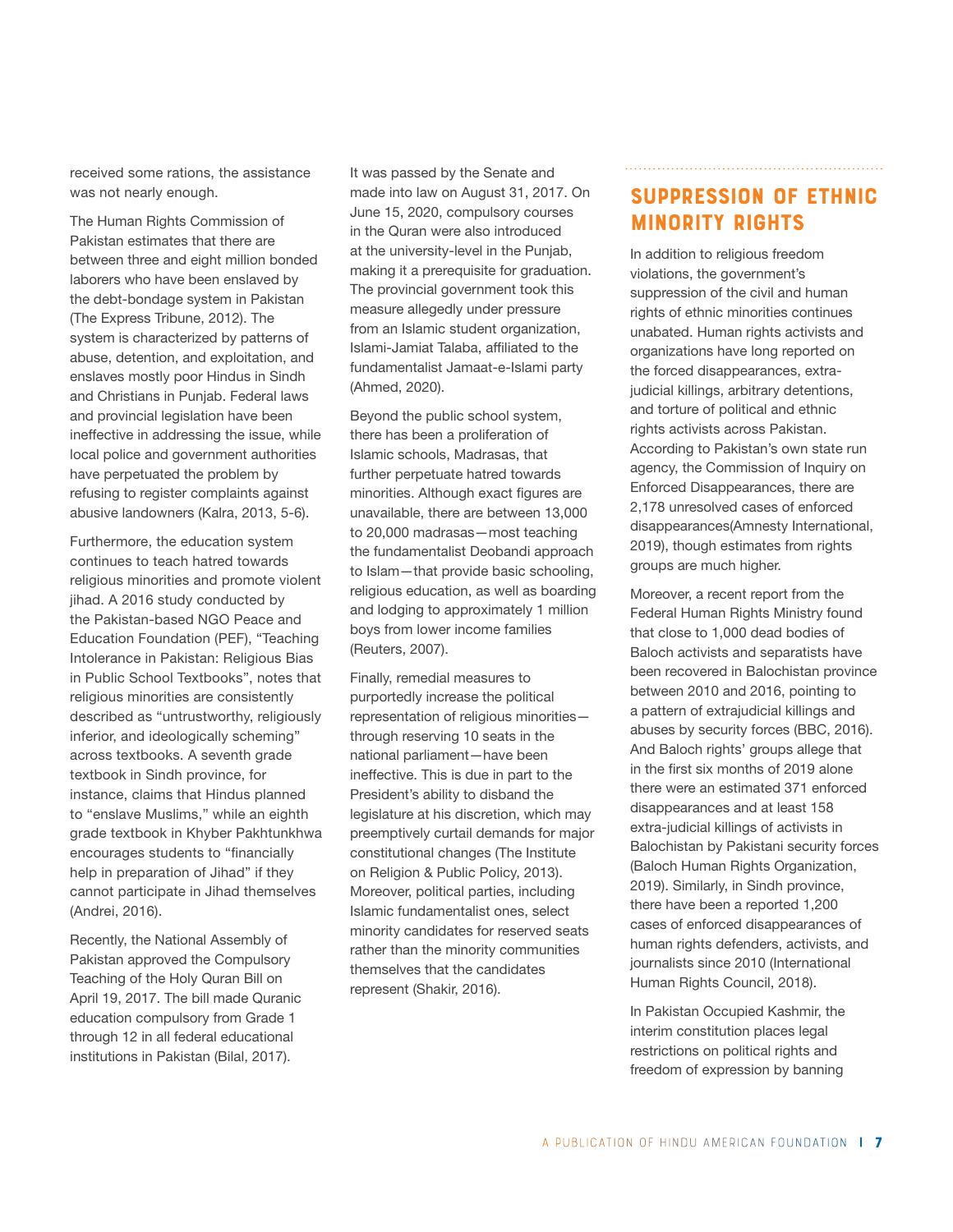parties that do not explicitly endorse Kashmir's accession to Pakistan. Similarly, government employees are required to express their support for accession. At least 100 Kashmiri civil rights activists have been killed in Pakistan Occupied Kashmir in the last two years, a region ranked by Freedom House as "Not Free" in their 2020 Freedom in the World Report (Freedom House, 2020).

Pakistan's military-intelligence aparatus has further settled large numbers of Sunni Muslims in Gilgit-Baltistan, a predominantly Shia Muslim area, to irreversibly change the demographics, leading to sectarian clashes and massacres of Shias (Chaudhuri, 2012; Rubin, 2020). According to Shia Rights Watch, there have been at least 23 targeted attacks on Shias in Gilgit-Baltistan between 2012 and 2016 (Shia Rights Watch, 2017).

#### **REFUGEES**

According to Hindu community leaders in Pakistan and NGOs in India, approximately 5,000 Hindus take refuge in India annually. Similarly, nearly 12,000 Pakistanis (mainly Christians) filed asylum claims in Thailand, many of whom are threatened with deportation, and an estimated 10,000 Ahmadiyyas have sought asylum in Germany, UK, and the US (Rabwah Times, 2016; SATP, 2017) .

Pakistani Christian refugees in Thailand faced legal limbo in terms of their residency status and were placed in overcrowded camps (Bandow, 2018). The Thai government has even convicted Pakistani asylum seekers for overstaying their visas and sent them

back to Pakistan (Outlook India, 2018).

Finally, conditions in India where most Pakistani Hindus flee as refugees were no better. Some have settled in overcrowded makeshift camps that lack potable water and formal electric connections (Habib, 2019; Raj, 2019). Until the 2019 passing of India's Citizenship Amendment Act, which expedites the path to citizenship for persecuted non-Muslim religious minorities from Afghanistan, Bangladesh, and Pakistan, they lacked the requisite legal status to apply for jobs, acquire bank loans, and buy property (Johari & Lalwani, 2019). The law only provides relief to those refugees that were already settled in India before 2015.

# **Conclusions and Recommendations**

Religious minorities continued to suffer at an alarming rate in 2019-2020, with several high-profile attacks on religious communities. Women of minority faiths, particularly Hindus, endured rape and forced conversions, before forced marriages to Muslim men. Draconian blasphemy and apostasy laws are used to harass Hindus, Sikhs, and Christians. Such harassment, including long periods of pre-trial imprisonment, is done in collaboration with local judicial and law enforcement authorities. These and other discriminatory laws have left minorities as second class citizens and vulnerable to attacks by non-state actors. The Hindu American Foundation recommends the following policies:

### For the United States:

The United States should impose targeted sanctions on Pakistan and Pakistani officials under the International Religious Freedom Act as a Country of Particular Concern for its "systematic, ongoing, [and] egregious violations of religious freedom" (Pompeo, 2019) against religious minorities, which include systematic persecution, as well as physical and sexual violence.

Current USAID teacher training programs should require revamping the textbook curriculum and incorporate sensitivity training to address discriminatory attitudes towards religious minorities and support for violent extremism among many teachers.

Civilian assistance should be focused on meaningful constitutional and legal reform to provide equality and religious freedom for minorities. And a portion of humanitarian and economic assistance should be earmarked for the benefit of the country's marginalized minorities.

## For Pakistan:

The number of reserved seats for religious minorities in both federal and provincial legislatures should be increased and directly elected from minority communities.

Train local law enforcement to better deal with vigilante justice and mob attacks on individuals accused of committing blasphemy.

Train local law enforcement on how to deal with kidnappings, forced conversions, and involuntary marriages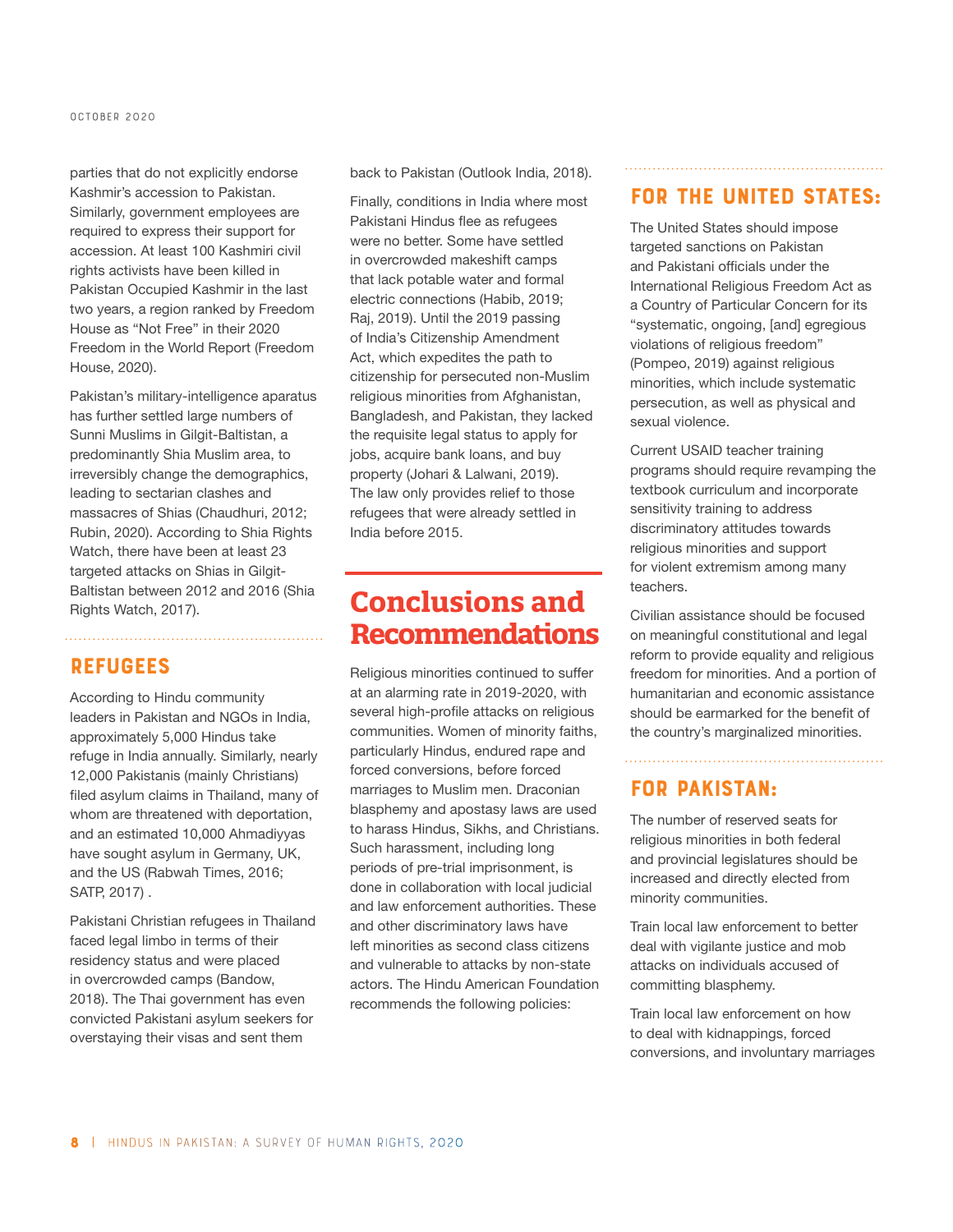of Hindu and Christian girls. Police must also crackdown on mosques that promote such activities.

Pass the Sindh Criminal Law (Protection of Minorities) Bill to criminalize forced conversions and protect the rights of Hindu (and other non-Muslim) girls, without making amendments and watering down provisions.

Enhance the protection of Hindu and Sikh religious sites and prevent nonstate actors from vandalizing, attacking, illegally occupying, or destroying them

Inflammatory anti-minority content must be removed from public school textbooks and exemptions from Quranic courses at public schools and universities should be allowed for religious minorities.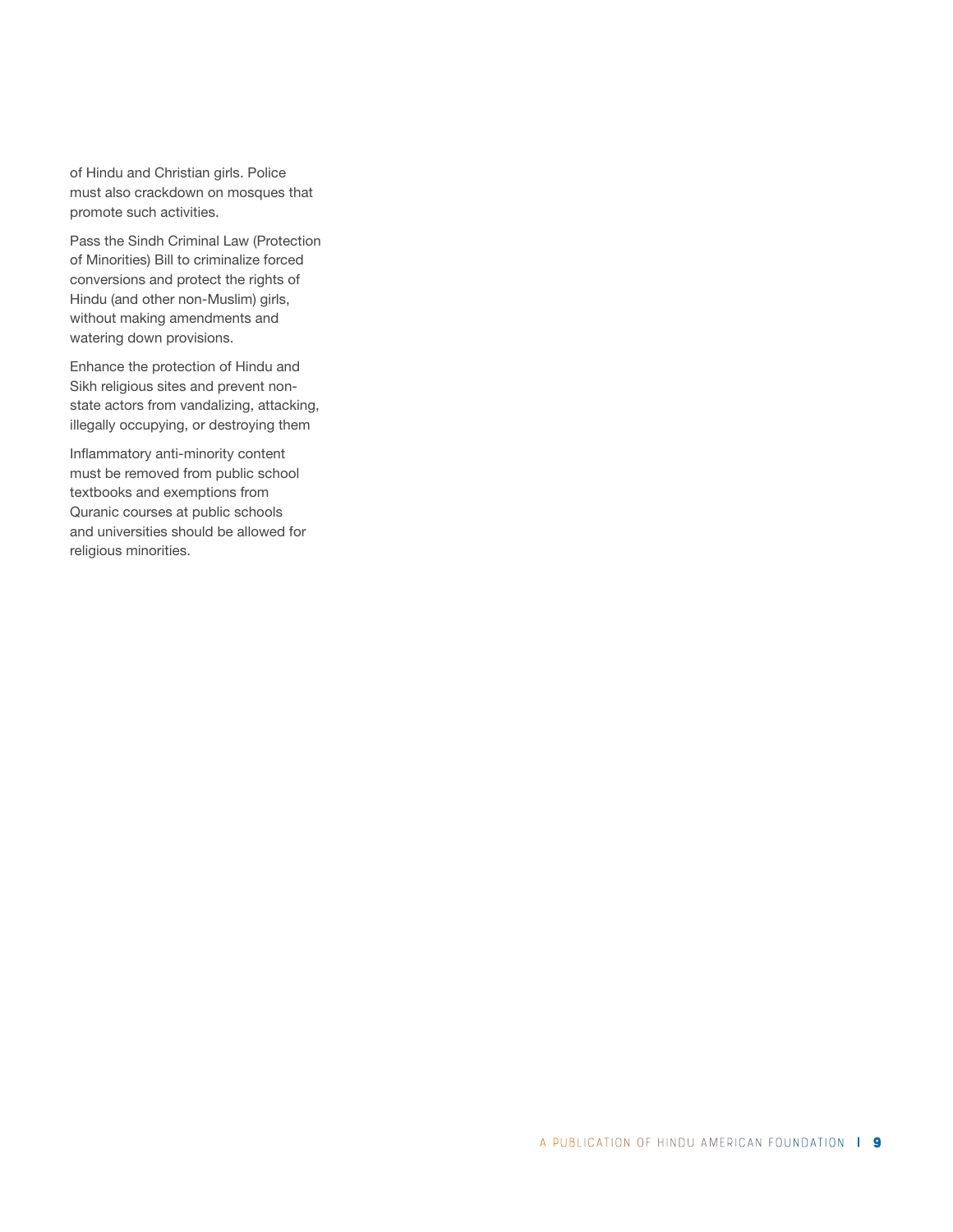# **Bibliography**

■ Ahmad, N. (2014, February 19). Pakistan Faces Criticism for Harsh Blasphemy Law. Religion News Service.

*http://www.religionnews.com/2014/02/19/ pakistan-faces-criticism-harsh-blasphemy-law/* 

- Ahmad, S., Amin, A., & Arif, M. S. (2020, February 24). The fate of Lahore's Hindu temples show the city's shift from a cosmopolitan to monolithic culture. Scroll India. *https://scroll.in/article/953783/the-fate-oflahores-hindu-temples-show-the-citys-shift-*
- Ahmed, A. (2020, June 15). The Quran learning made mandatory for university students in Punjab. Gulf News.

*from-a-cosmopolitan-to-monolithic-culture* 

*https://gulfnews.com/world/asia/pakistan/thequran-learning-made-mandatory-for-universitystudents-in-punjab-1.72051304* 

■ Ameer, H. (2020, January 27). Pakistan: Hindu woman abducted from wedding, forcibly converted, married off. India Today.

*https://www.indiatoday.in/world/story/pakistanhindu-woman-abducted-from-wedding-forciblyconverted-married-off-1640388-2020-01-27* 

■ Amnesty International. (2019, March 27). Pakistan: Enduring Forced Disappearances. Amnesty International.

*https://www.amnesty.org/en/latest/ research/2019/03/pakistan-enduring-enforceddisappearances/*

■ Andrei, M. (2016, April 18). Study: Pakistan's public school textbooks portray non-Muslim citizens as "religiously inferior, scheming and intolerant". ZME Science.

*http://www.zmescience.com/science/newsscience/pakistan-religion-17042016/*

❙ ANI. (2019, December 18). Imran Khan threatens India with nuclear war over citizenship law. Live Mint.

*https://www.livemint.com/news/india/imrankhan-threatens-india-with-nuclear-war-overcitizenship-law-11576678903721.html*

■ ANI. (2020, April 1). Discrimination amid pandemic: Pakistan denies food supplies to Hindus, Christians as coronavirus rages. The New Indian Express.

*https://www.newindianexpress.com/ world/2020/apr/01/discrimination-amidpandemic-pakistan-deny-food-suppliesto-hindus-christians-as-coronavirusrages-2124304.html*

■ Aqeel, A. (2019, May 10). Asia Bibi's Cell Now Holds Another Christian Woman on Death Row for Blasphemy. Christianity Today.

*https://www.christianitytoday.com/news/2019/ may/asia-bibi-lawyer-malook-shagufta-shafqatblasphemy-pakistan.html*

❙ Baabar, M., & Mir, A. (2006, January 23). Many Hindus are Leaving Pakistan. Outlook India.

*http://www.outlookindia.com/ fullprint.asp?choice=2&fodname= 20060123&fname=Cover+Story&sid=1*

■ Baloch Human Rights Organization. (2019, July 28). Balochistan: The State of Human Rights. Bi-Annual Report 2019. Baloch Human Rights Organization.

*https://balochhumanrights.org/balochistan-thestate-of-human-rights-bi-annual-report-2019/*

■ Bandow, D. (2018, October 29). Desperate Pakistani Christians Languish in Thailand. Cato Institute.

*https://www.cato.org/publications/commentary/ desperate-pakistani-christians-languish-thailand* 

■ BBC. (2016, December 28). Balochistan War: Pakistan Accused Over 1,000 Dumped Bodies. BBC News.

*http://www.bbc.com/news/worldasia-38454483*

❙ BBC. (2019, April 13). Pakistan Hazara Minority Protests After Bombing in Quetta. BBC News.

*https://www.bbc.com/news/worldasia-47921535* 

■ BBC. (2019, May 8). What are Pakistan's blasphemy laws? BBC News. *https://www.bbc.com/news/worldasia-48204815* 

❙ BBC. (2019, September 18). Pakistan Blasphemy Riots: Dozens Arrested After Hindu Teacher Accused. BBC News.

*https://www.bbc.com/news/worldasia-49714196*

■ Bilal, M. (2017, April 19). NA approves compulsory teaching of Quran in schools. Dawn. *https://www.dawn.com/news/1327958/na-*

*approves-compulsory-teaching-of-quran-inschools*

■ Bukhari, M. (2019, May 7). Militant Bomb Near Sufi Shrine Kills 10 in Pakistan's Lahore. Reuters.

*https://www.reuters.com/article/us-pakistanblast/militant-bomb-near-sufi-shrine-kills-10-inpakistans-lahore-idUSKCN1SE0C2*

■ Central Intelligence Agency. (2020, September 16). The World Factbook: Pakistan. Central Intelligence Agency.

*https://www.cia.gov/library/publications/theworld-factbook/geos/pk.html*

- ❙ Chaudhuri, A. R. (2012, March 8). Gilgit Baltistan: Pakistan's Growing Travails and India's Inexplicable Silence. Institute for Defence Studies and Analyses. https://idsa.in/idsacomments/ GilgitBaltistanPakistansGrowing TravailsandIndiasInexplicableSilence\_ arcgaydgyru\_280312
- Chaudhury, D. R. (2019, August 31). Pakistan's failure to protect Sikhs casts shadow over Kartarpur corridor. Economic Times.

*https://economictimes.indiatimes.com/news/ politics-and-nation/pakistans-failure-to-protectsikhs-casts-shadow-over-kartarpur-corridor/ articleshow/70922118.cms?from=mdr*

■ Correspondent (2019, July 5). Hindu community protests against kidnappings, 'forced' conversion. Dawn

 *https://www.dawn.com/news/1492126*

■ Department of State, U.S. (2020). PAKISTAN 2019 INTERNATIONAL RELIGIOUS FREEDOM REPORT. In 2019 INTERNATIONAL RELIGIOUS FREEDOM REPORT (p. 36). U.S. Department of State.

*https://www.state.gov/wp-content/ uploads/2020/05/PAKISTAN-2019- INTERNATIONAL-RELIGIOUS-FREEDOM-REPORT.pdf*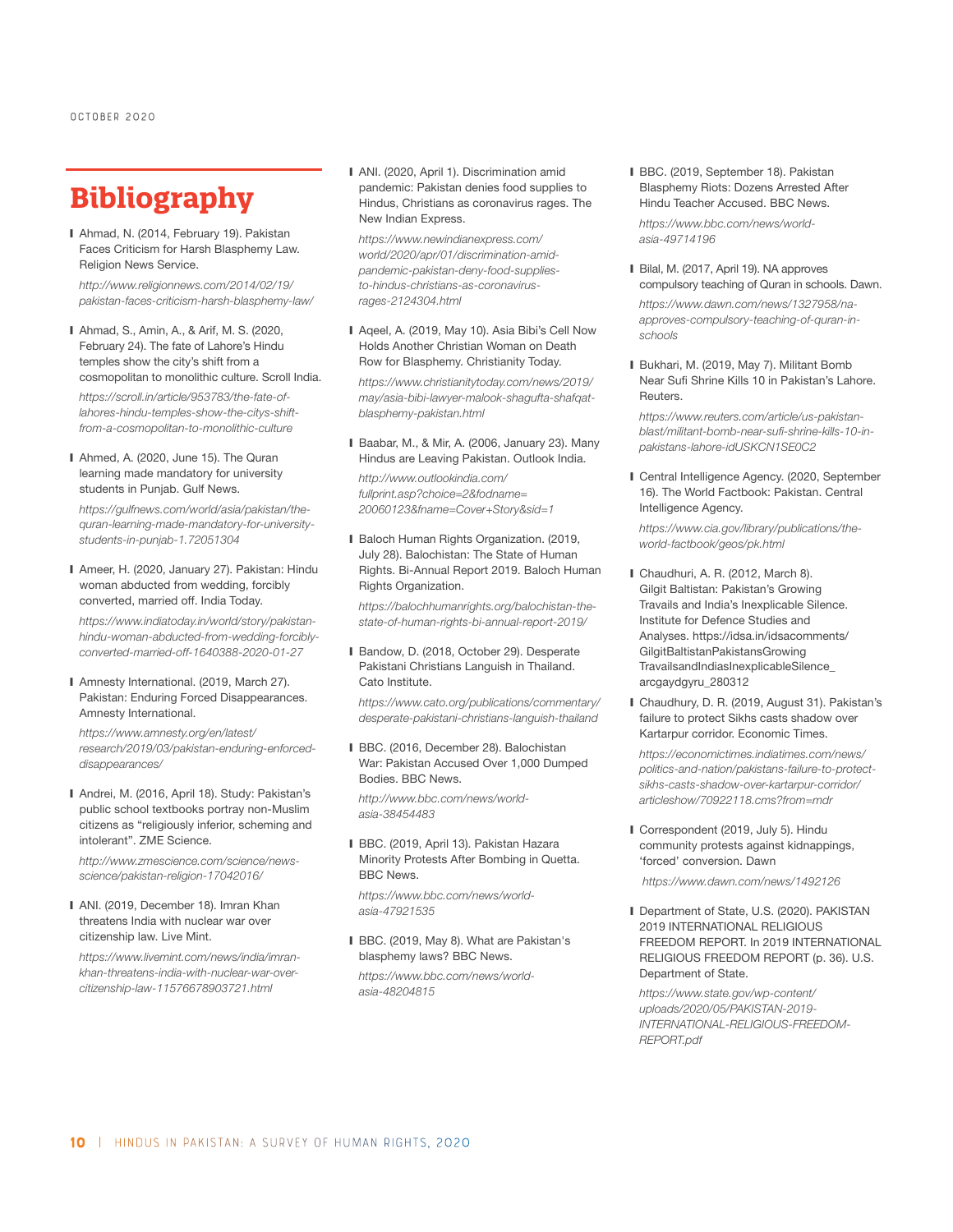■ The Express Tribune. (2012, January 2). Three to Eight Million People Work as Bonded Labour in Pakistan. The Express Tribune.

*http://tribune.com.pk/story/315246/debtbondage-three-to-eight-million-people-work-asbonded-labour-in-pakistan/*

■ The Express Tribune. (2012, May 22). Minority Rights: Hindu Members Suggest Interfaith Marriage Body. The Express Tribune.

*http://tribune.com.pk/story/382232/minorityrights-hindu-members-suggest-interfaithmarriage-body/* 

■ Freedom House. (2020). Freedom in the World 2020: Pakistani Kashmir. Freedom House.

*https://freedomhouse.org/country/pakistanikashmir/freedom-world/2020* 

❙ Goyal, D. (2020, January 7). Two years after it counted population, Pakistan silent on minority numbers. Indian Express.

*https://indianexpress.com/article/india/2-yrsafter-it-counted-population-pakistan-silent-onminority-numbers-6203547/* 

■ Habib, M. A. (2019, October 5). Hard Times Have Pakistani Hindus Looking to India, Where Some Find Only Disappointment. The New York Times.

*https://www.nytimes.com/2019/10/05/world/ asia/pakistan-hindu-india-modi.html* 

■ Habib, M. A. (2020, July 8). Islamists block construction first Hindu temple in Islamabad. The New York Times.

*https://www.nytimes.com/2020/07/08/world/ asia/hindu-temple-islamabad-islamists-pakistan. html?auth=login-google* 

- ❙ Hasan, A., Zaidi, A., & Younus, M. (1999). Understanding Karachi: Planning and Reform for the Future. City Press.
- Human Rights Watch. (1999). Crime or Custom? Human Rights Watch.

*https://www.hrw.org/reports/1999/pakistan/ Pakhtml-03.htm*

■ Human Rights Watch. (2019). World Report 2019: Pakistan. Human Rights Watch.

*https://www.hrw.org/world-report/2019/ country-chapters/pakistan*

■ IANS (2020, August 24). Pakistan demolishes Hanuman temple, Hindu homes in Karachi. National Herald India.

*https://www.nationalheraldindia.com/ international/pakistan-demolishes-hanumantemple-hindu-homes-in-karachi* 

❙ Inayat, N. (2019, June 6). Forced Marriages, Conversions Spike in Pakistan. Religion News Service.

*https://religionnews.com/2019/06/06/forcedconversions-marriages-spike-in-pakistan/*

■ Indian Census. (2011). Religion Census 2011. Population Census 2011.

*https://www.census2011.co.in/religion.php*

■ The Institute on Religion & Public Policy. (2013, November 18). Institute on Religion and Public Policy Report: Religious Freedom in the Islamic Republic of Pakistan. The Institute on Religion & Public Policy.

*https://www.justice.gov/sites/default/files/ eoir/legacy/2013/11/18/Pakistan%20 Immigration%20Report.pdf*

■ International Human Rights Council. (2018, June 11). Pakistan: Enforced Disappearances in Sindh Province Must Be Stopped. International Human Rights Council.

*https://ihrchk.org/2018/06/11/ihrc-003 stm-2018/*

❙ Johari, A., & Lalwani, V. (2019, December 14). Citizenship Act is welcome, say Hindu refugees from Pakistan – but the process is too tiresome. Scroll India.

*https://scroll.in/article/946792/hindu-refugeesfrom-pakistan-welcome-the-citizenship-act-butsay-they-are-fed-up-of-the-process* 

■ Kalra, S. (2013). Victims of History: The Untold Story of Pakistani Hindu Refugees in India. Hindu American Foundation.

*https://www.hinduamerican.org/wp-content/ uploads/2020/03/Victims-of-history-untoldstory-pakistani-hindu-refugees-india.pdf*

■ Majumdar, S. (2018, June 29). 5 facts about religion in India. Fact Tank, Pew Research Center.

*https://www.pewresearch.org/facttank/2018/06/29/5-facts-about-religion-in-india/* ■ Masood, S. (2019, May 30). Hindu Veterinarian Is Latest to Face Blasphemy Charges in Pakistan. The New York Times.

*https://www.nytimes.com/2019/05/30/world/ asia/pakistan-blasphemy-law.html*

■ McDermott, M. (2019, June 19). The Kashmir conflict isn't about independence and democracy. It's about expanding theocracy in South Asia. On The Issues, Hindu American Foundation.

*https://www.hinduamerican.org/blog/kashmirconflict-expanding-theocracy-south-asia/*

■ National Assembly of Pakistan. (2012, February 28). The Constitution of the Islamic Republic of Pakistan. National Assembly of Pakistan.

*http://www.na.gov.pk/uploads/ documents/1333523681\_951.pdf*

■ Ochab, E. U. (2020, May 8). Yet Another Girl In Pakistan Abducted, Forcibly Converted And Forcibly 'Married' To Her Abductor. Forbes.

*https://www.forbes.com/sites/ ewelinaochab/2020/05/08/yet-anothergirl-in-pakistan-abducted-forciblyconverted-and-forcibly-married-to-herabductor/#1e96a66274da*

❙ Outlook India. (2018, October 11). 70 Pakistani Asylum Seekers To Be Deported From Thailand. Outlook India.

*https://www.outlookindia.com/website/story/70 pakistani-asylum-seekers-to-be-deported-fromthailand/318168*

■ Pakistan Bureau of Statistics. (n.d.). Population by Religion. Pakistan Bureau of Statistics.

*http://www.pbs.gov.pk/sites/default/files//tables/ POPULATION%20BY%20RELIGION.pdf*

■ Pakistan Penal Code. (n.d.). Pakistan Penal Code. Pakistani.org.

*http://www.pakistani.org/pakistan/ legislation/1860/actXLVof1860.html*

❙ Pompeo, M. R. (2019, December 20). Press Statement: United States Takes Action Against Violators of Religious Freedom. U.S. Department of State.

*https://www.state.gov/united-states-takesaction-against-violators-of-religious-freedom/*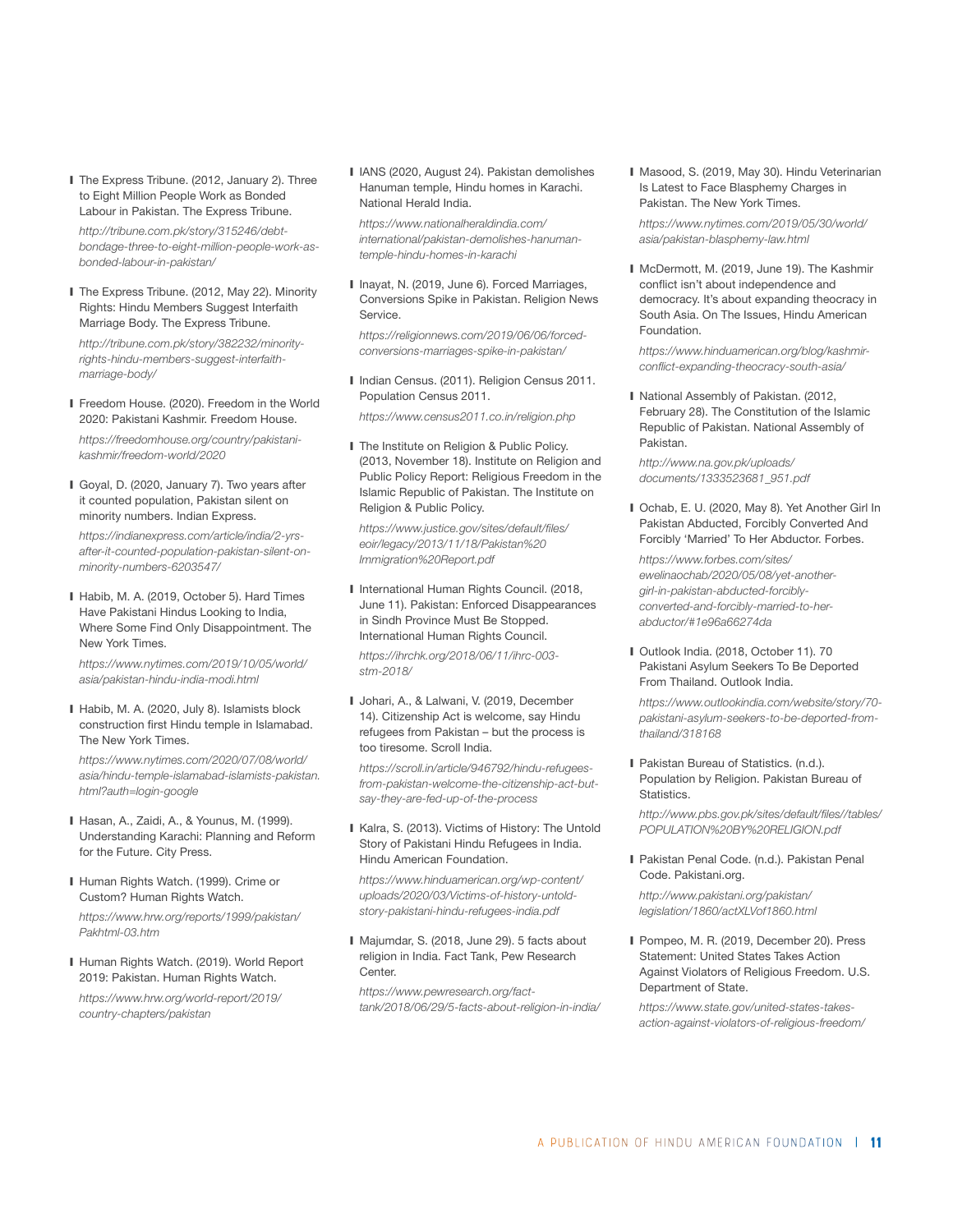❙ Press Trust of India. (2020, February 20). Pakistan Court Nullifies Converted Minor Hindu Girl's Marriage. NDTV.

*https://www.ndtv.com/world-news/pakistancourt-nullifies-converted-minor-hindu-girlsmarriage-2182816*

■ PTI. (2017, February 18). Pakistan Senate passes landmark Hindu marriage bill. The Hindu.

*https://www.thehindu.com/news/international/ Pakistan-Senate-passes-landmark-Hindumarriage-bill/article17324249.ece*

■ PTI. (2020, January 23). Pakistan court sends 15-year-old Hindu girl to women protection centre after forced conversion, marriage. Times of India.

*https://timesofindia.indiatimes.com/world/ pakistan/pakistan-court-sends-15-yearold-hindu-girl-to-women-protectioncentre-after-forced-conversion-marriage/ articleshow/73548052.cms*

■ Rabwah Times. (2016, September 4). Thousands of Ahmadis Fleeing Persecution in Pakistan and Seeking Asylum Overseas. Rabwah Times.

*https://www.rabwah.net/thousands-of-ahmadisfleeing-persecution-in-pakistan-and-seekingasylum-overseas/*

■ Raj, S. (2019, January 22). Safe But Betrayed: Pakistani Hindu Refugees in India. The Diplomat.

*https://thediplomat.com/2019/01/safe-butbetrayed-pakistani-hindu-refugees-in-india/*

■ Rana, Y. (2020, January 4). Mob attacks Sikh shrine Nankana Sahib in Pakistan. Times of India.

*https://timesofindia.indiatimes.com/ world/pakistan/muslims-mob-attackgurdwara-nankana-sahib-with-stones/ articleshow/73088062.cms*

- Reuters. (2007, July 10). FACTBOX: Key facts about Pakistan's Islamic madrasas. Reuters. *https://www.reuters.com/article/us-pakistanmosque-madrasas-idUSISL30141320070711*
- Rodriguez, A. (2012, April 22). Hindus in Pakistan Accuse Muslims of Kidnappings Teens as Wives. The Los Angeles Times.

*https://www.latimes.com/world/la-xpm-2012 apr-22-la-fg-pakistan-hindu-conversions-20120423-story.html*

- Rubin, M. (2020, August 22). Pakistan's Kashmir Hypocrisy. Washington Examiner. *https://www.washingtonexaminer.com/opinion/ pakistans-kashmir-hypocrisy*
- SATP. (2017). Pakistan Assessment 2017. South Asia Terrorism Portal.

*http://www.satp.org/satporgtp/countries/ pakistan/index.htm*

■ SATP. (2017, December 31). Pakistan Terrorist Groups - An Overview. South Asian Terrorism Portal.

*http://www.satp.org/satporgtp/countries/ pakistan/terroristoutfits/index.html*

■ Shahid, K. K. (2019, September 23). After Ghotki, Pakistan Should Abandon its Glorification of Temple Vandalizers. The Diplomat.

*https://thediplomat.com/2019/09/after-ghotkipakistan-should-abandon-its-glorificationof-temple-vandalizers/#:~:text=After%20 Ghotki%2C%20Pakistan%20Should%20 Abandon%20its%20Glorification%20of%20 Temple%20Vandalizers,-September%20 23%2C%202019&text=Last%20we* 

■ Shahid, K. K. (2020, September 17). What Role Does the State Play in Pakistan's Anti-Shia Hysteria? The Diplomat.

*https://thediplomat.com/2020/09/what-roledoes-the-state-play-in-pakistans-anti-shiahysteria/* 

■ Shakir, N. (2016, September 3). Why the reservation of seats for minorities in Pakistan's Assembly is farcical. Scroll India.

*https://scroll.in/article/815298/why-thereservation-of-seats-for-minorities-in-pakistansassembly-is-farcical* 

■ Sherwood, H. (2019, May 8). Asia Bibi begins new life in Canada – but her ordeal may not be over. The Guardian.

*https://www.theguardian.com/world/2019/ may/08/asia-bibi-begins-new-life-in-canadabut-her-ordeal-may-not-be-over*

■ Shia Rights Watch. (2017, July 15). Rising Tide. Shia Rights Watch.

*http://shiarightswatch.org/rising-tide/* 

- Sindhi Foundation. (2020, March). Daughters Gone Forever: Abductions and Forced Conversions Report. Sindhi Foundation. *https://www.sindhifoundation.org/reports*
- Staff Correspondent (2019, July 5). Hindu community protests against kidnappings, 'forced' conversion. Dawn.

*https://www.dawn.com/news/1492126* 

■ Sura, A. (2019, November 4). Terror camps in district that houses Kartarpur gurdwara: Intel. Times of India.

*https://timesofindia.indiatimes.com/india/ terror-camps-in-district-that-houses-kartarpurgurdwara-intel/articleshow/71883395.cms*

❙ Swarajya. (2020, January 27). Within A Month Of Nankana Sahib Incident, A Hindu Temple In Sindh Vandalised. Swarajya.

*https://swarajyamag.com/insta/within-a-monthof-nankana-sahib-incident-a-hindu-temple-insindh-vandalised*

■ Tandon, L. (2020, February 26). Justice for Mehak Kumari: Protest outside UN office over Hindu girl's conversion in Pakistan. India Today.

*https://www.indiatoday.in/world/story/ justice-for-mehak-kumari-protest-un-officeuk-1650045-2020-02-26*

■ Times of India. (2020, January 5). No Sikh threatened, fight was between 2 Muslim groups: Pakistan. Times of India.

*https://timesofindia.indiatimes.com/world/ pakistan/no-sikh-threatened-fight-wasbetween-2-muslim-groups-pakistan/ articleshow/73104115.cms* 

■ The Week. (2020, January 27). Another Hindu woman abducted in Pakistan, forcibly converted to Islam and married off to Muslim man. The Week.

*https://www.theweek.in/news/ world/2020/01/27/hindu-woman-abductedin-pakistan-forcibly-converted-to-islam-andmarried-off-to-muslim-man.html*

■ U.S. Department of State, U. (2018, December 11). Religious Freedom Designations. U.S. Department of State.

*https://www.state.gov/religious-freedomdesignations/*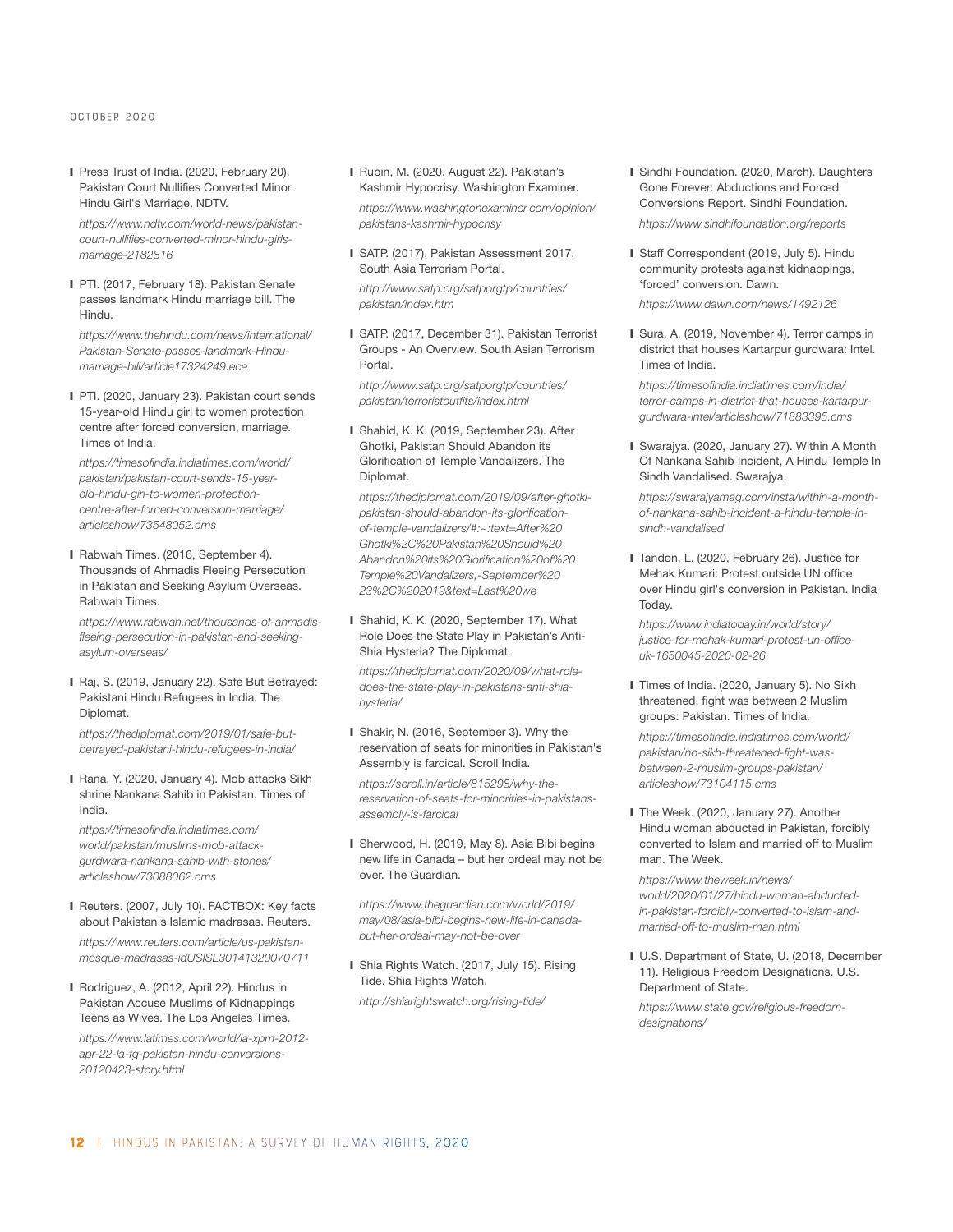❙ U.S. Department of State (2019). 2019 INTERNATIONAL RELIGIOUS FREEDOM REPORT: PAKISTAN. In 2019 INTERNATIONAL RELIGIOUS FREEDOM REPORT (p. 36). Office of International Religious Freedom, U.S. Department of State.

*https://www.state.gov/wp-content/ uploads/2020/05/PAKISTAN-2019- INTERNATIONAL-RELIGIOUS-FREEDOM-REPORT.pdf* 

■ Younus, U. M. (2014, July 10). The Objectives Resolution lives on. The Express Tribune.

*https://tribune.com.pk/story/733795/theobjectives-resolution-lives-on* 

■ Zavadski, K. (2014, November 23). ISIS now has Military Allies in 11 Countries Around the World. New York Intelligencer.

*http://nymag.com/daily/intelligencer/2014/11/ isis-now-has-military-allies-in-11-countries.html*